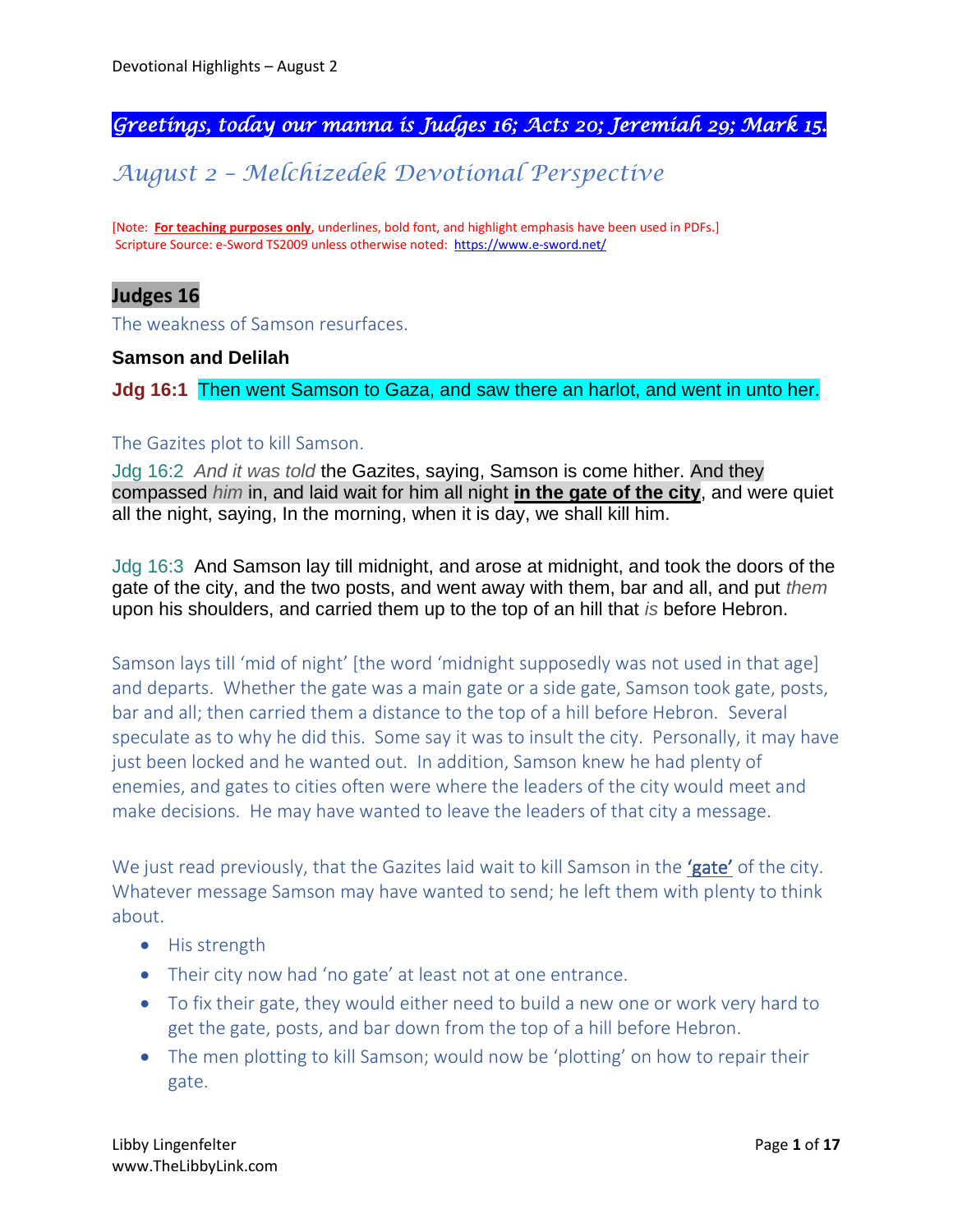Jdg 16:4 And it came to pass afterward, that he loved a woman in the valley of Sorek, whose name *was* Delilah.

Jdg 16:5 And the lords of the Philistines came up unto her, and said unto her, Entice him, and see wherein his great strength *lieth,* and by what *means* we may prevail against him, that we may bind him to afflict him: and **we will give thee every one of us eleven hundred** *pieces* **of silver.**

Apparently, it didn't take much convincing of Delilah to 'sell out' Samson. Samson may have loved her, but she coveted silver more and was led by an evil spirit.

While the **Jezebel spirit** corrodes Christians and churches from the inside out, the **Delilah spirit** entangles Christian leaders in ungodly relationships and unholy influences. More and more Christian fellowships are being infiltrated by **a Jezebel or a Delilah spirit**. At times, they can be behind the same 'face' or 'face behind a church'. Thus, one person or entity can become a 'double-threat'. [Escaping from the Dragon's Jaws – Shauna Manfredine]

Jdg 16:6 And Delilah said to Samson, Tell me, I pray thee, wherein thy great strength *lieth,* and wherewith thou mightest be bound to afflict thee.

Jdg 16:7 And Samson said unto her, If they bind me with seven green withs that were never dried, then shall I be weak, and be as another man.

The 'cat and mouse' games begin and we see the drama queen 'spirit of Delilah' play to his sympathy.

### Seven Green Withs

Jdg 16:8 Then the lords of the Philistines brought up to her seven green withs which had not been dried, and she bound him with them.

Jdg 16:9 Now *there were* men lying in wait, **abiding with her in the chamber**. And she said unto him, The Philistines *be* upon thee, Samson. And he brake the withs, as a thread of tow is broken when it toucheth the fire. So his strength was not known.

Jdg 16:10 And Delilah said unto Samson, Behold, thou hast mocked me, and told me lies: now tell me, I pray thee, wherewith thou mightest be bound.

#### New Ropes

Jdg 16:11 And he said unto her, **If they bind me fast with new ropes that never were occupied, then shall I be weak, and be as another man.**

Jdg 16:12 Delilah therefore took new ropes, and bound him therewith, and said unto him, The Philistines *be* upon thee, Samson. And *there were* liers in wait abiding in the chamber. And he brake them from off his arms like a thread.

Jdg 16:13 And Delilah said unto Samson, Hitherto thou hast mocked me, and told me lies: tell me wherewith thou mightest be bound. And he said unto her, If thou weavest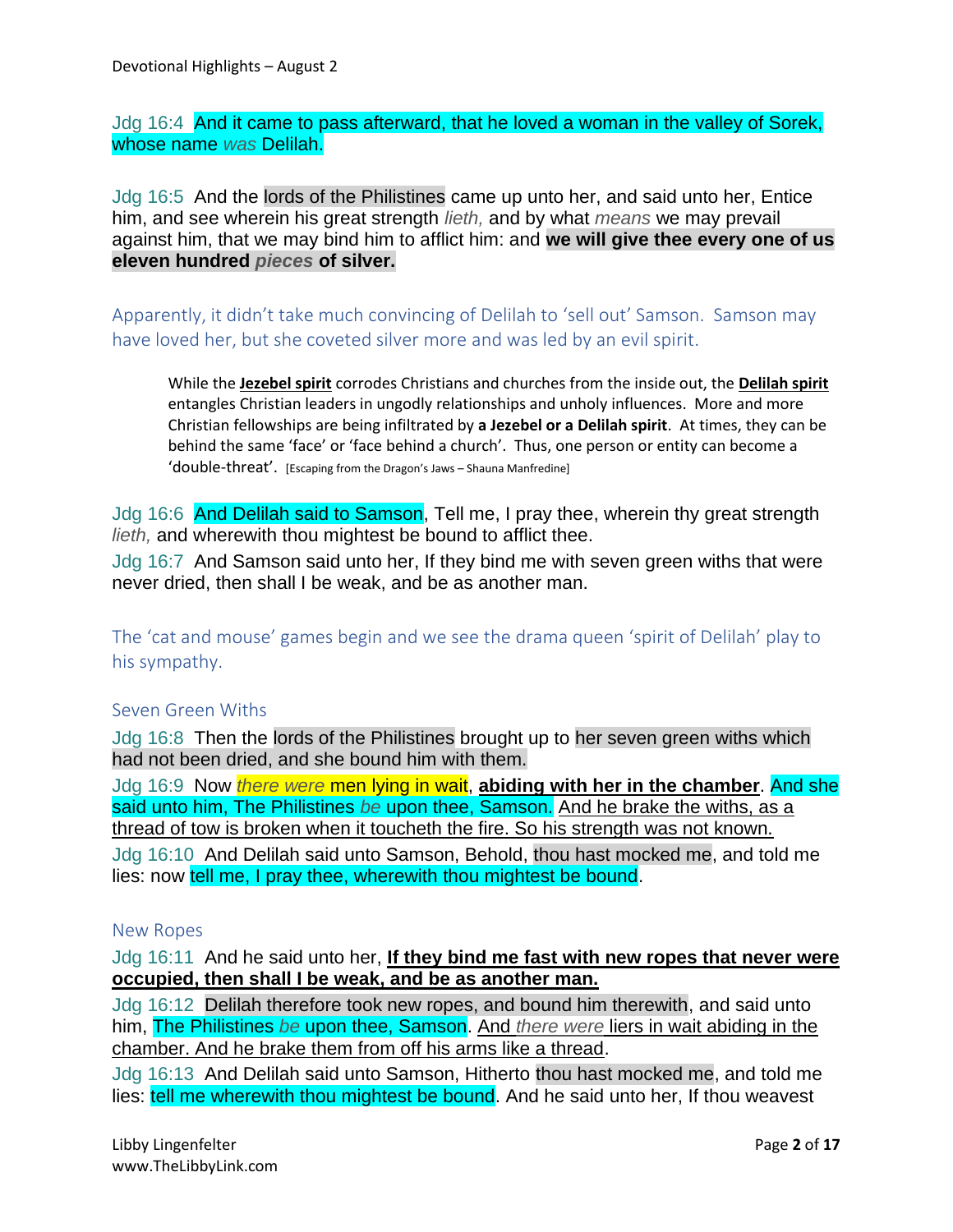the seven locks of my head with the web.

#### Weaving of the locks of his head with the web…

Jdg 16:14 And she fastened *it* with the pin, and said unto him, The Philistines *be* upon thee, Samson. And he awaked out of his sleep, and went away with the pin of the beam, and with the web.

Jdg 16:15 And she said unto him, How canst thou say, I love thee, when thine heart *is* not with me? thou hast mocked me these three times, and **hast not told me wherein thy great strength** *lieth.*

# 1Co 15:33 Do not be led astray, "Evil company corrupts good habits."

What Samson fails to realize; he wasn't dealing with a woman; he was dealing with 'the spirit of Delilah'; a very strong seducing spirit that is active to this very day and has brought down numerous men and women. This spirit can function in the flesh of a man or a woman.

### Jdg 16:16 And it came to pass, when **she pressed him daily with her words, and urged him,** *so* **that his soul was vexed unto death;**

Jdg 16:17 That he told her all his heart, and said unto her, There hath not come a razor upon mine head; for I *have been* a Nazarite unto Elohim from my mother's womb: if I be shaven, then my strength will go from me, and I shall become weak, and be like any *other* man.

### The Deadly Dark Side of the 'spirit of Delilah'

Jdg 16:18 And when Delilah saw that he had told her all his heart, she sent and called for the **lords of the Philistines**, saying, Come up this once, for he hath shewed me all his heart. Then the lords of the Philistines came up unto her, and brought money in their hand.

Jdg 16:19 And she made him sleep upon her knees; and she called for a man, and she caused him to shave off the seven locks of his head; and she began to afflict him, and his strength went from him.

Jdg 16:20 And she said, The Philistines *be* upon thee, Samson. And he awoke out of his sleep, and said, I will go out as at other times before, and shake myself. And he wist not that YHWH was departed from him.

Ironically, the very thing that truly caused his weakness, the lust of 'his eyes', were also taken from him. He went from the pinnacle of strength and power to a very deep dark valley of slavery; imprisoned, bound, and worked as an animal. The enemy shows no mercy.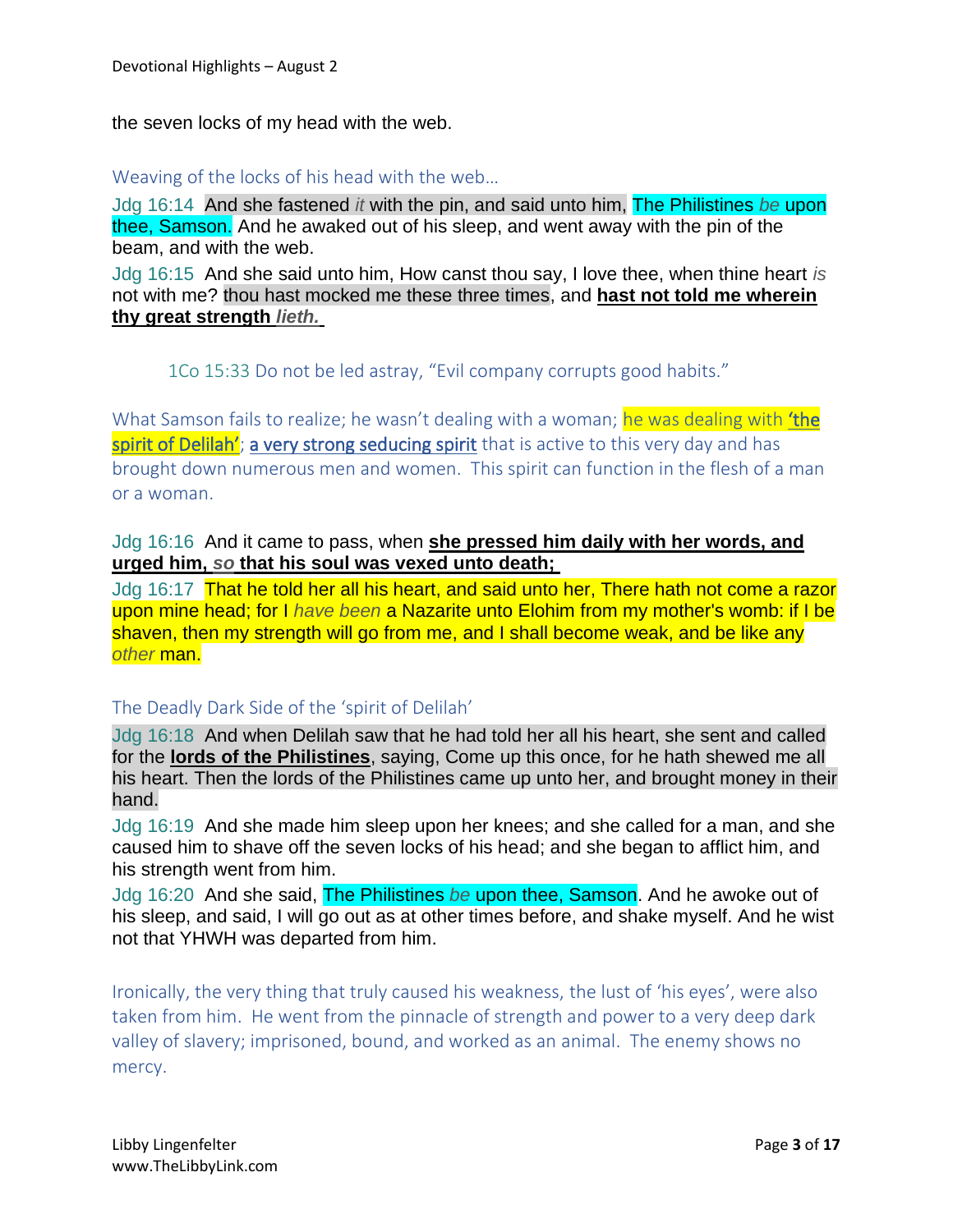Though YHWH had turned aside from Samson; He had not forgotten Samson, nor was He unaware of his plight among the Philistines. Nor was YHWH unaware that the Philistines were giving 'credit' to their pagan god Dagon for capturing Samson.

Jdg 16:21 **But the Philistines took him, and put out his eyes**, and brought him down to Gaza, and bound him with fetters of brass; and he did grind in the prison house.

#### Samson's hair begins to grow again!

Jdg 16:22 Howbeit the hair of his head began to grow again after he was shaven.

#### **The Death of Samson**

Jdg 16:23 And the princes of the Philistines **gathered to slaughter a great slaughtering** to **Daḡon their mighty one**, and to rejoice. And they said, "Our mighty one has given Shimshon our enemy into our hands!"

#### Painted Illustration of Dagon in Ancient Times

Dagon was the god of the Philistines. This image shows that the idol was represented in the combination of both man and fish. The name "Dagon" is derived from "dag" which means "fish." Although there was a deep affection from Dagon's worshippers to their deity, the symbol of a fish in human form was really meant to represent fertility and the vivifying powers of nature and reproduction.

The Babylonians had a myth that a being emerged from the Erythraean Sea who was part man and part fish and thus adopted the deity into their culture in their earliest days in history. Their have also been discoveries of the fish-god in the sculptures found in Nineveh, Assyria.

"When the Philistines took the ark of God, they brought it into the temple of Dagon and set it by Dagon. And when the people of Ashdod arose early in the morning, there was Dagon, fallen on its face to the earth before the ark of the LORD. So they took Dagon and set it in its place again. And when they arose early the next morning, there was Dagon, fallen on its face to the ground before the ark of the LORD. The head of Dagon and both the palms of its hands were broken off on the threshold; only the torso of Dagon was left of it. Therefore neither the priests of Dagon nor any who come into Dagon's house tread on the threshold of Dagon in Ashdod to this day.

 $-1$  Sam 5:2-5

"Now the lords of the Philistines gathered together to offer a great sacrifice to Dagon their god, and to rejoice. And they said: "Our god has delivered into our hands Samson our enemy!" When the people saw him, they praised their god; for they said: "Our god has delivered into our hands our enemy, The destroyer of our land, And the one who multiplied our dead.

- Judges 16:23-24



Jdg 16:24 And the people saw him, and praised their mighty one, for they said, "Our mighty one has given into our hands our enemy, the destroyer of our land, who slew many of us."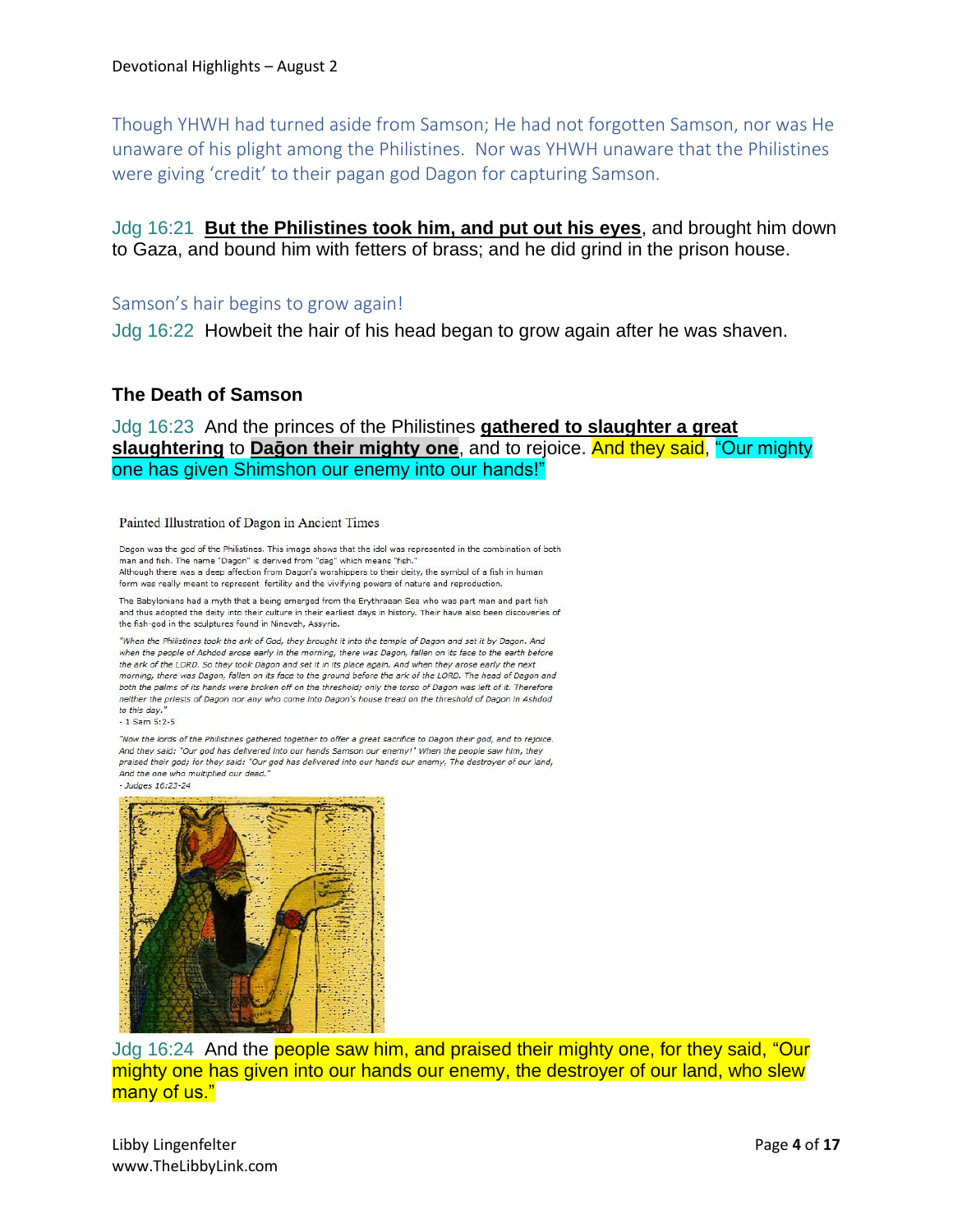Now, the Philistines are not only giving 'credit' to their god Dagon; they call Samson forward in their drunken state, so that they could mock YHWH's anointed. When believers sin and make themselves a mockery; this reflects badly on YHWH and affects others.

Jdg 16:25 And it came to be, when their hearts were glad, that they said, "Call for Shimshon, and let him entertain us." So they called for Shimshon from the prison, and he entertained them. **And they made him stand between the columns.**

Samson had been humbled and now positions himself to turn back to YHWH. YHWH is always there for repentant hearts!

Jdg 16:26 And Shimshon said to the young man who was holding his hand, "Let me alone and let me feel the columns which support the house, so that I lean on them." Jdg 16:27 And the house was filled with men and women. And all the princes of the Philistines were there. And about three thousand men and women were on the roof who watched Shimshon entertaining.

Samson prays to YHWH. We must remember Samson's strength came from YHWH; thus, this impending vengeance is actually by the strength of YHWH.

Jdg 16:28 And Shimshon called to **יהוה**, saying, "O Master **יהוה**, remember me, I pray! Strengthen me, I pray, only this time, O Elohim, and let me avenge myself on the Philistines with vengeance for my two eyes!"

Jdg 16:29 And Shimshon took hold of the two middle columns which supported the house, and he braced himself against them, one on his right and the other on his left. Jdg 16:30 And Shimshon said, "Let me die with the Philistines!" And he bowed himself mightily, and the house fell on the princes and all the people in it. **And the dead that he killed at his death were more than he had killed in his life.**

Jdg 16:31 And his brothers and all his father's household came down and took him, and brought him up and buried him between Tsor'ah and Eshta'ol in the burial-site of his father Manowaḥ. And **he had ruled Yisra'ěl twenty years**.

# **Acts 20**

#### **Paul in Macedonia and Greece**

**Act 20:1** After the uproar had ceased, Sha'ul called the taught ones to him, and having embraced them, went away to **go to Makedonia**.

Act 20:2 And having gone through those parts, and having encouraged them with many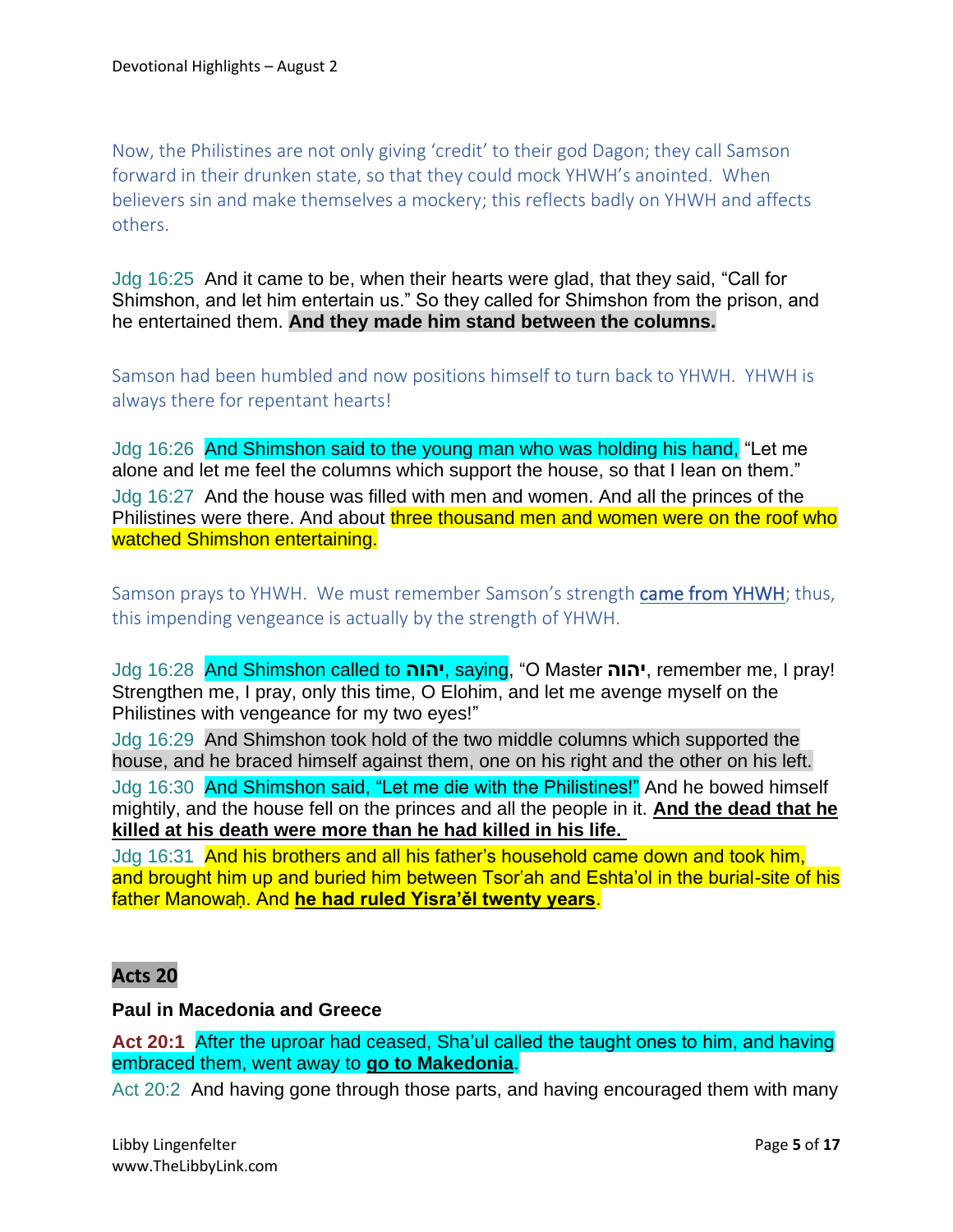#### words, **he came to Greece**,

Act 20:3 where **he spent three months**. When he was about to sail to Suria, he decided to return through Makedonia, as a plot was made against him by the Yehuḏim.

Paul's plans to sail back to Syria, were changed when he was made known of a plot against him by the Yehudim. Therefore, he backtracks a good majority of the distance to Syria by land in which he had come. He had made faithful acquaintances along the way and many accompany him. Luke takes the time to record each faithful servant.

Act 20:4 And he was accompanied by

- Sopater of Beroia,
- and Aristarchos and Sekundos of the Thessalonians,
- and Gaios of Derbe,
- and Timotiyos,
- and Tuchikos and Trophimos of Asia.

Act 20:5 And these, going ahead, waited for us at Troas. Act 20:6 And we **sailed away from Philippi after the Days of Unleavened Bread, and** came to them **at Troas in five days**, where we **stayed seven days**.

### **Eutychus Raised from the Dead**

Act 20:7 And **on** *day* **one of the week,<sup>a</sup> the taught ones having gathered together to** break bread, Sha'ul, intending to depart the next day, was reasoning with them and was extending the word till midnight. Footnote: <sup>a</sup>Gk. Sabbaths.

'Day' is italicized, therefore, was not in the original text. Reading the sentence without 'day', would read 'And on one of the Sabbaths.' Often, this verse seems to be misinterpreted to justify the 'worship on Sundays' which is not ordained by His Word; but is 'ordained' by 'man' and changed by the Catholic Church.

Act 20:8 And there were many lamps in the upper room where they were assembled. Act 20:9 And a certain young man, by name **Eutuchos**, was sitting in a window, being overpowered by a deep sleep. As Sha'ul kept on reasoning, he was overcome by sleep and **fell down from the third story,** and was picked up dead.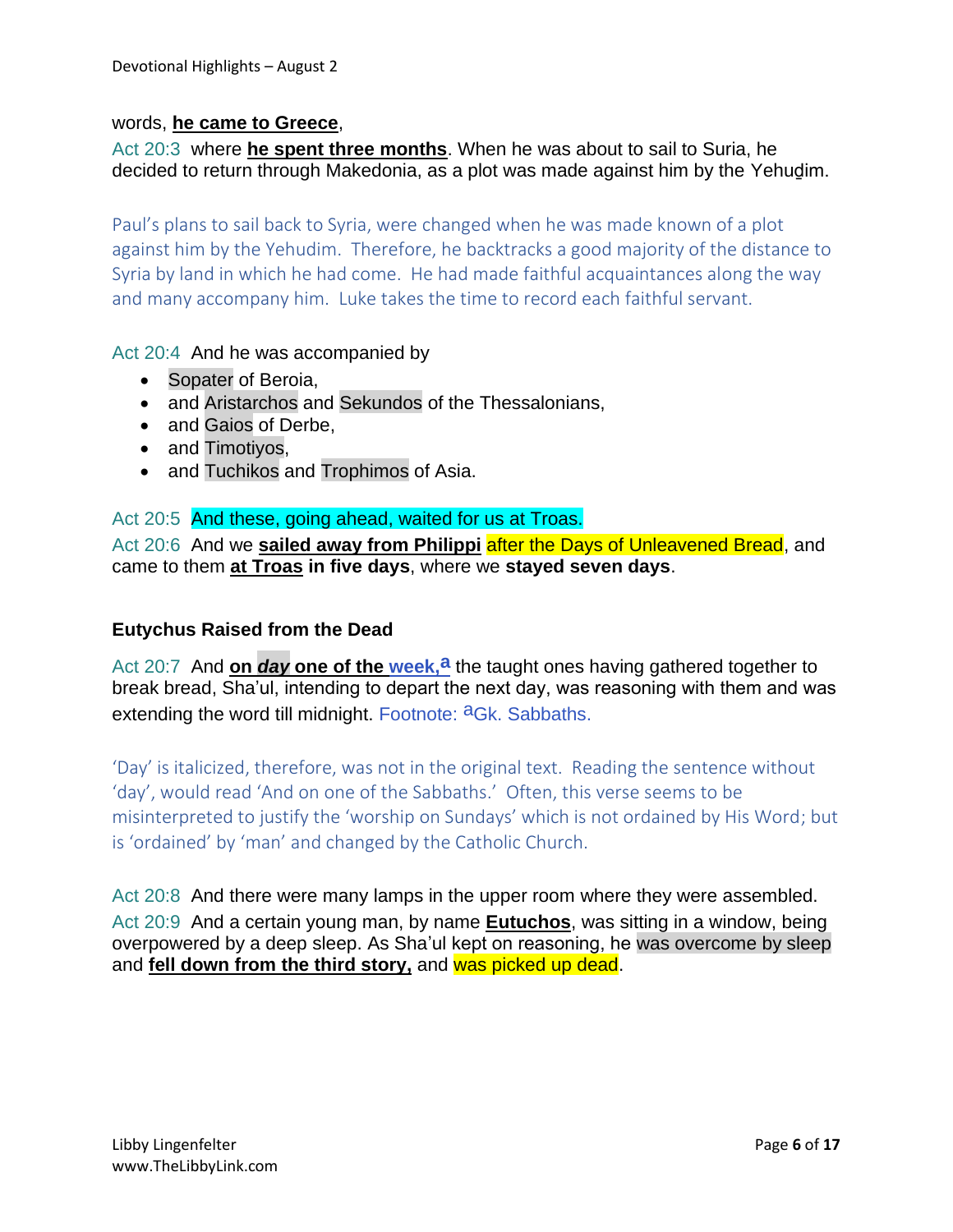We are introduced to Eutuchos, a young man overcome by sleep. He falls three stories from a window where he had been sitting; and was picked up dead. Paul went to check on him; fell on him and embraced him; and told the crowd, not to be upset, his life was in him. Paul returns to the meeting room; broke bread and ate; then talked a long time until daybreak. By faith, Paul believed Eutuchos would be restored; therefore, Paul takes action and resumes where he left off believing all was well.

Afterward, they brought the young man in alive and they rejoiced. Then Luke records that 'we', the group of believers traveling along with Paul, had planned to go ahead of Paul and meet him at Assos.

Act 20:10 And Sha'ul, having gone down, fell on him, and embracing him said, "Do not be upset, for his life is in him."

Act 20:11 Then going up again, and having broken bread and eaten, he talked a long while, even till daybreak, and so went forth.

Act 20:12 And they brought the young man in alive, and were encouraged, not a little. Act 20:13 And we, going ahead to the ship, sailed to Assos, intending to take Sha'ul on board there, for so he had arranged, intending himself to go on foot.

Act 20:14 And when he met us at Assos, we took him on board and came to Mitulene.

Act 20:15 And from there we sailed, and the next day came opposite Chios. And the next day we arrived at Samos and remained at Trogullion. And the following day we came to Miletos.



Paul hopes to be in Jerusalem for Pentecost, Shavuot.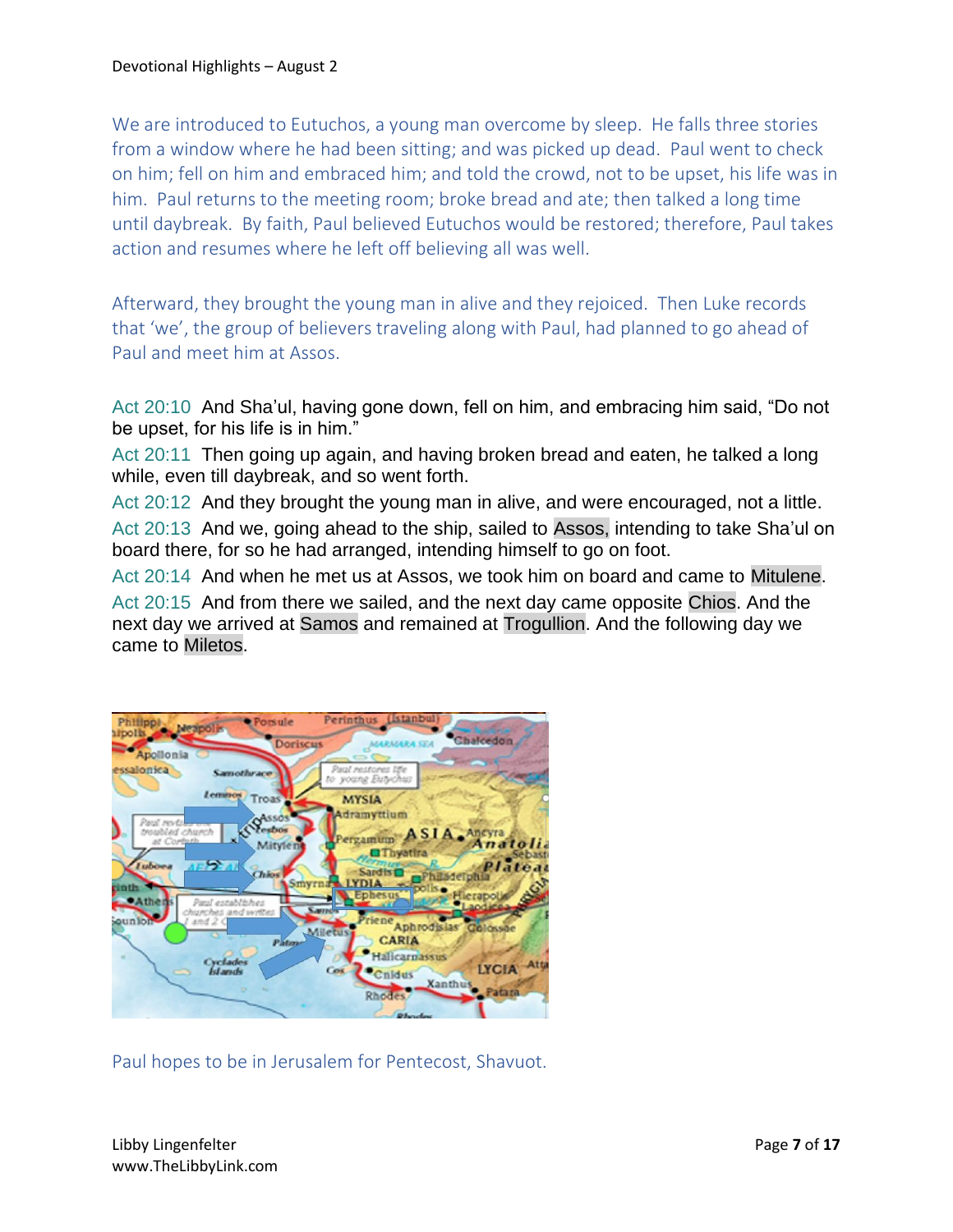Act 20:16 For Sha'ul had decided to sail past Ephesos, so that he might lose no time in Asia, for he was hurrying to be at Yerushalayim, if possible, on the Day of the Festival of Shabu'oth.<sup>b</sup> Footnote: <sup>b</sup>Counted from the day on which the sheaf of the first-fruits is waved during the Festival of Matzot (Unleavened Bread) - See Lev\_23:10-21. (The morrow after the Sabbath.) See also Act\_2:1.

# **Paul Speaks to the Ephesian Elders**

Instead of Paul going to Ephesus, he calls the elders to him in Miletos.

Act 20:17 And from Miletos he sent to Ephesos and called for the elders of the assembly.

Paul gives a heartfelt message and words of caution to the elders of Ephesus.

Act 20:18 And when they had come to him, he said to them,"**You know, from the first day that I came to Asia**, how I was with you all the time,

Act 20:19 serving the Master with all humility, with many tears and trials which befell me **by the plotting of the Yehuḏim**,

Act 20:20 as I kept back no *matter* that was profitable, but proclaimed it to you, and taught you publicly and from house to house,

Act 20:21 witnessing to Yehudim, and also to Greeks: repentance toward Elohim and belief in our Master **יהושע** Messiah.

Act 20:22 "And now see, I go bound in the spirit to Yerushalayim, not knowing what is going to meet me there,

Act 20:23 except that the **Set-apart Spirit witnesses in every city, saying that chains and pressures await me.**

Act 20:24 "But **I do not count my life of any value** to me, so that I might accomplish my mission with joy, and the service which I received from the Master **יהושע**, to bear witness to the Good News of the favour of Elohim.

Act 20:25 "And now see, I know that you all, among whom I went about proclaiming the reign of Elohim, shall see my face no more.

Act 20:26 "Therefore I witness to you this day that I am clear from the blood of all.

Act 20:27 "For I kept not back from declaring to you all the counsel of Elohim.

Act 20:28 "Therefore take heed to yourselves and to all the flock, among which the Set-apart Spirit has made you overseers, to shepherd the assembly of Elohim which He has purchased with His own blood.

Act 20:29 "For I know this, that after my departure savage wolves<sup>c</sup> shall come in among you, not **sparing the flock.** Footnote: <sup>C</sup> Mat\_7:15-23, Mat\_10:16, Luk\_10:3, Joh\_10:12, Act\_20:29.

Act 20:30 "Also from among yourselves men shall arise, **speaking distorted** *teachings*, to draw away the taught ones after themselves.

Act 20:31 "Therefore watch, remembering that for three years, night and day, I did not cease to warn each one with tears.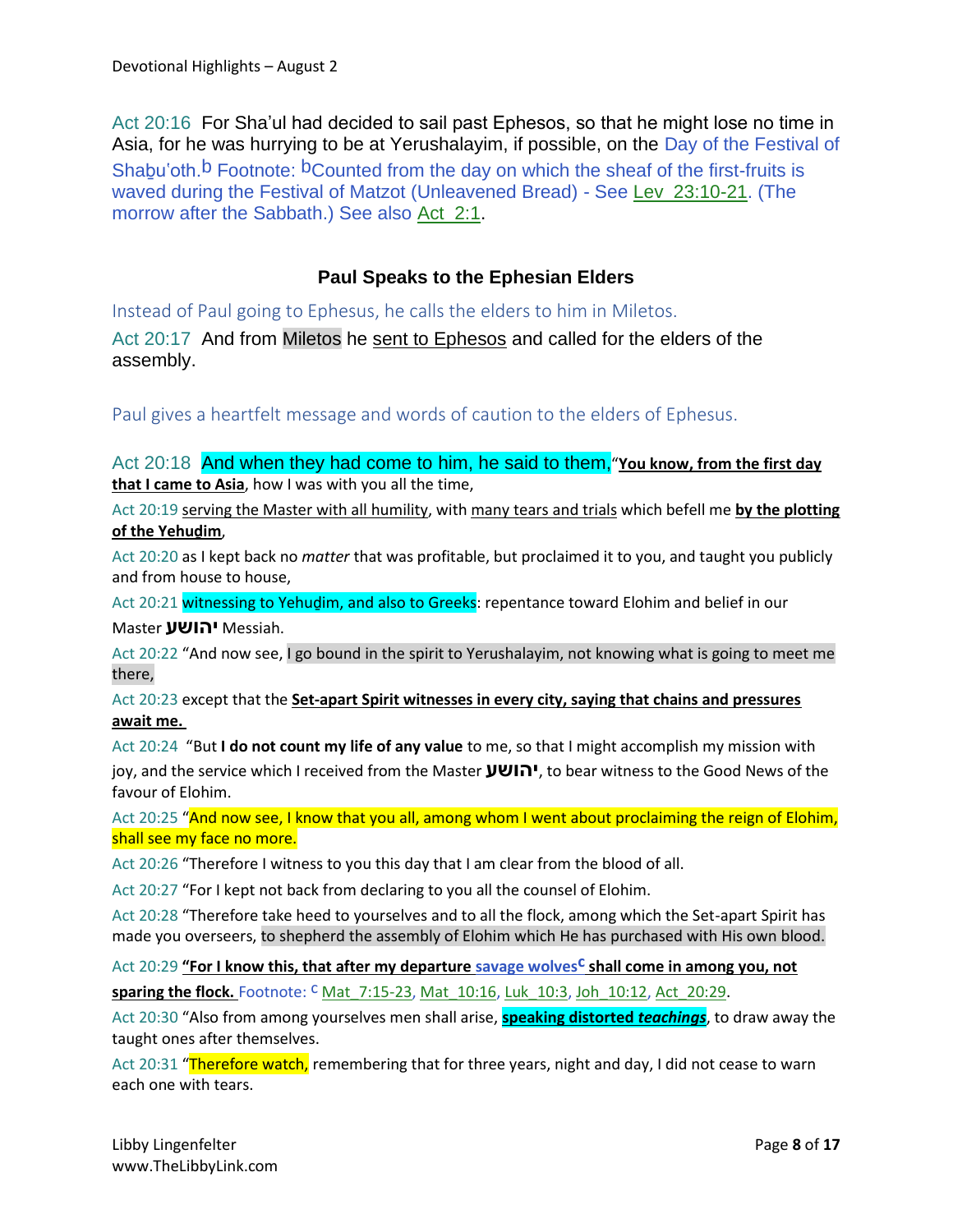Act 20:32 "**And now, brothers, I commit you to Elohim** and to the word of His favour, which is able to build you up and give you an inheritance among all those having been set apart.

Act 20:33 "I have coveted no one's silver or gold or garments.

Act 20:34 "And you yourselves know that these hands supplied my needs, and for those who were with me.

Act 20:35 "All this I did show you, by laboring like this, that you ought to help the weak. And remember the words of the Master **יהושע**, that He said, 'It is more blessed to give than to receive.'"

A very bittersweet departure, yet one day we will all be gathered again. Paul knew some type of persecution laid ahead of him in Jerusalem; even possible death. Mentally and spiritually Paul had prepared himself; he was even willing to lay his life down.

Act 20:36 And having said this, he knelt down and prayed with them all.

Act 20:37 And there was much weeping among them all, and falling on Sha'ul's neck, they kissed him,

Act 20:38 distressed most of all because of the word which he had said, that they would see his face no more. And they went with him to the ship.

# **Jeremiah 29**

YHWH has words to give to the exiles in Babel; to those that refused to go into exile willingly; and to Shemayahu…

Despite what the false prophets and priests said, the words of the true prophet Jeremiah would prevail. Those words were from YHWH and this exile would last 70 years.

Do we know YHWH's Word well enough to discern false prophets and priests in our day?

### **Jeremiah's Letter to the Exiles**

**Jer 29:1** And these are the words of the letter which Yirmeyah the prophet sent from Yerushalayim to

- the rest of the elders of the exile, and
- to the priests, and
- to the prophets and
- to all the people whom Nebukadnetstsar had exiled from Yerushalayim to Babel –

Jer 29:2 after Yekonyah the sovereign, and the sovereigness mother, and the eunuchs, and the heads of Yehuḏah and Yerushalayim, and the craftsmen, and the smiths had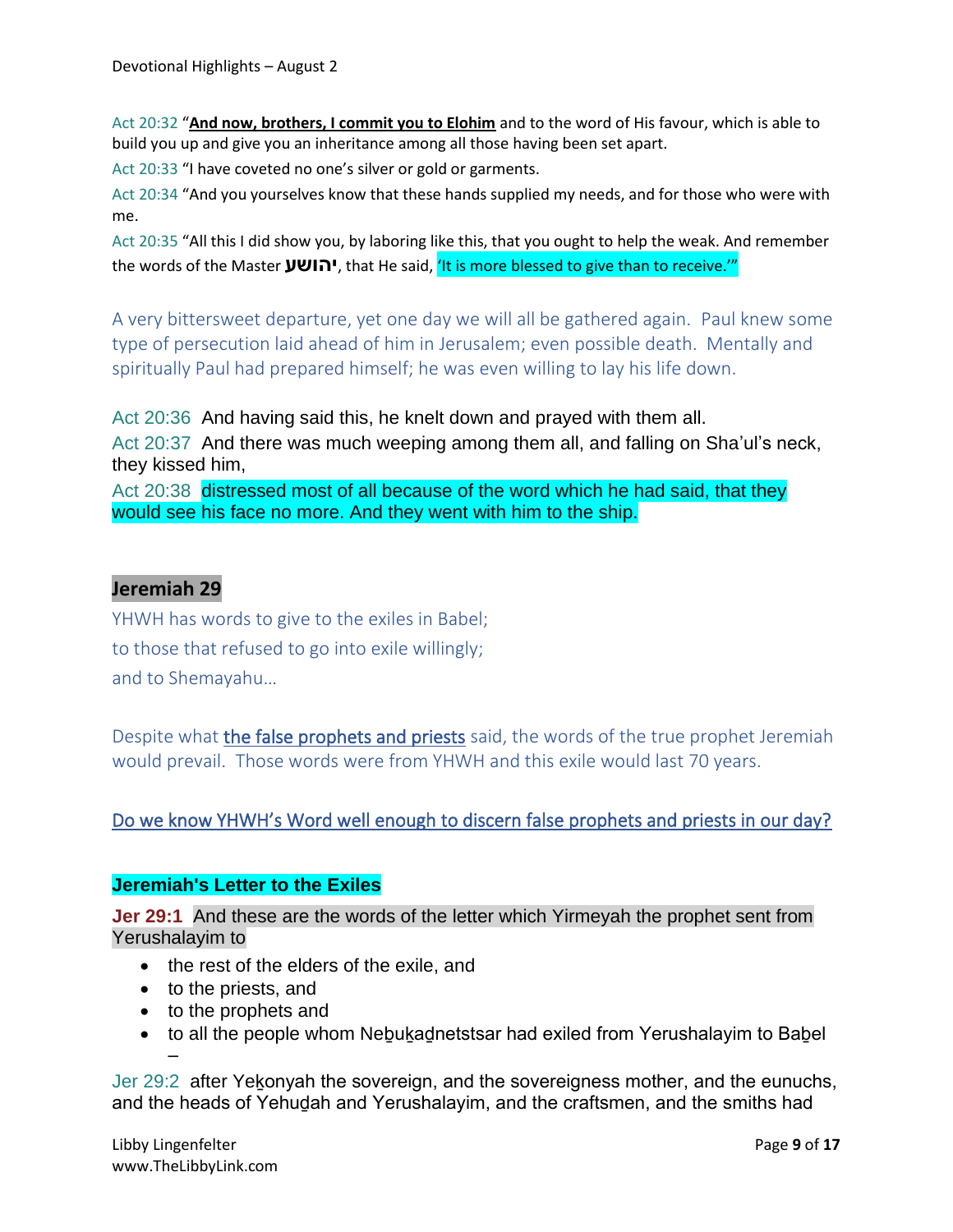gone *into exile* from Yerushalayim –

Jer 29:3 by the hand of El'asah son of Shaphan, and Gemaryah the son of Ḥilqiyah, whom Tsidqiyah sovereign of Yehudah sent to Babel, to Nebukadnetstsar the sovereign of Babel, saying,

Jer 29:4 "Thus said **יהוה** of hosts, Elohim of Yisra'ěl, to all the exiles whom I exiled from Yerushalayim to Babel,

- Jer 29:5 Build houses and dwell *in them*,
- plant gardens and eat their fruit.
- Jer 29:6 Take wives and bring forth sons and daughters.
- And take wives for your sons and give your daughters to husbands, and let them bear sons and daughters, and be increased there, and not diminished.
- Jer 29:7 And seek the peace of the city where I have exiled you, and pray to **יהוה** for it, for in its peace you have peace.'

### Jer 29:8 "For thus said **יהוה** of hosts, Elohim of Yisra'ěl,

- 'Let not your prophets and your diviners who are in your midst deceive you,
- neither listen to the dreams which you are dreaming.
- Jer 29:9 For they are prophesying falsely to you in My Name. I have not sent them,' declares **יהוה**.

### When 70 years are completed at Babel…

### Jer 29:10 "For thus said **יהוה**,

- 'When seventy years are completed, at Babel
- I shall visit you and
- establish My good word toward you, to
- bring you back to this place.
	- o Jer 29:11 For I know the plans I am planning for you,' declares **יהוה**, 'plans of peace and not of evil, to give you a future and an expectancy.
	- o Jer 29:12 Then you shall call on Me, and shall come and pray to Me, and I shall listen to you.
	- o Jer 29:13 And you shall seek Me, and shall find Me, when you search for Me with all your heart.<sup>a</sup> Footnote: <sup>a</sup> Deu\_4:29, Joe\_2:12.

### Jer 29:14 **And I shall be found by you,' declares יהוה**,' and

- I shall turn back your captivity, and
- shall gather you from all the nations and from all the places where I have driven you, declares **יהוה**.
- And I shall bring you back to the place from which I have exiled you.'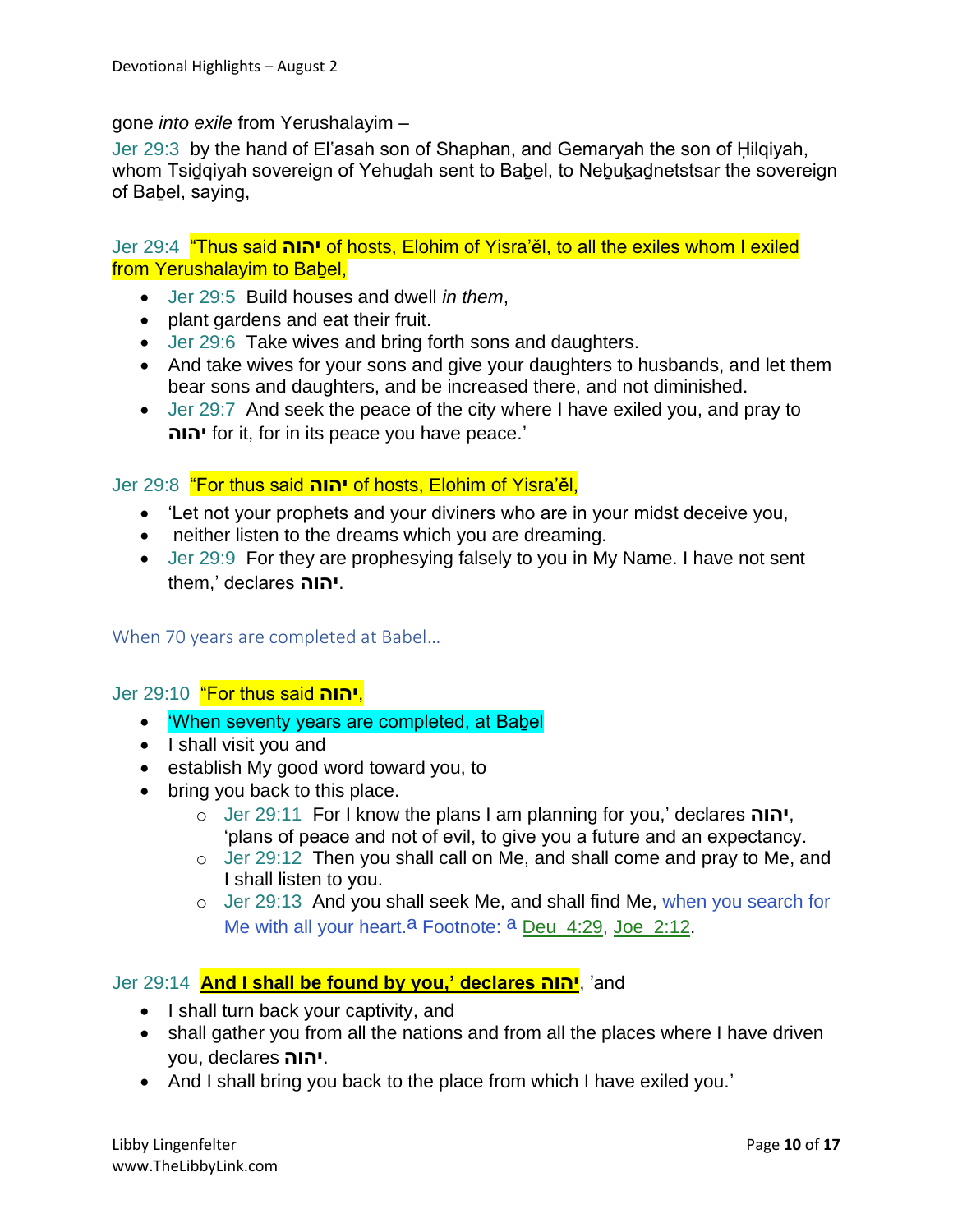Jer 29:15 "Because you have said, '**יהוה** has raised up prophets for us in Baḇel' –

Now YHWH has a word for the brethren who chose NOT to go with them into exile.

Jer 29:16 thus said **יהוה** concerning the sovereign who sits on the throne of Dawiḏ, concerning all the people who dwell in this city, and **concerning your brothers who have not gone out with you into exile,**

Jer 29:17 thus said **יהוה** of hosts,

- 'See, I am sending on them the sword,
- the scarcity of food, and
- the pestilence.
- And I shall make them like spoilt figs, so spoilt as to be uneatable.
- Jer 29:18 And I shall pursue them with the sword,
- with scarcity of food, and
- with pestilence.
- And I shall make them a horror among all the reigns of the earth, to be a curse, and an astonishment, and a hissing, and a reproach among all the nations where I have driven them.

Jer 29:19 For they did not heed My words,' declares **יהוה**,' which I sent to them by My servants the prophets, rising up early and sending them, yet you did not listen,' declares .**יהוה**

Jer 29:20 "You, therefore, hear the word of **יהוה**, all you exiles whom I have sent from Yerushalayim to Babel.

Jer 29:21 "Thus said **יהוה** of hosts, the Elohim of Yisra'ěl, concerning **Aḥaḇ** son of Qolayah, and **Tsiḏqiyahu** son of Ma'asěyah, who **are prophesying falsely to you in My Name**, 'See, I am giving them into the hand of Neḇuḵaḏretstsar sovereign of Baḇel, and he shall strike them before your eyes.

Their names will be remembered as associated with a curse.

Jer 29:22 And because of them all the exiles of Yehuḏah who are in Baḇel shall use a curse, saying, "**יהוה** make you like Tsiḏqiyahu and Aḥaḇ, whom the sovereign of Baḇel roasted in the fire,"

Jer 29:23 because they have done wickedness in Yisra'ěl, and committed adultery with their neighbors' wives, and have spoken a word in My Name falsely which I have not commanded them. And I am He who knows, and a witness,' declares **יהוה**.

**Shemaiah's False Prophecy –** YHWH has a direct message for Shemayahu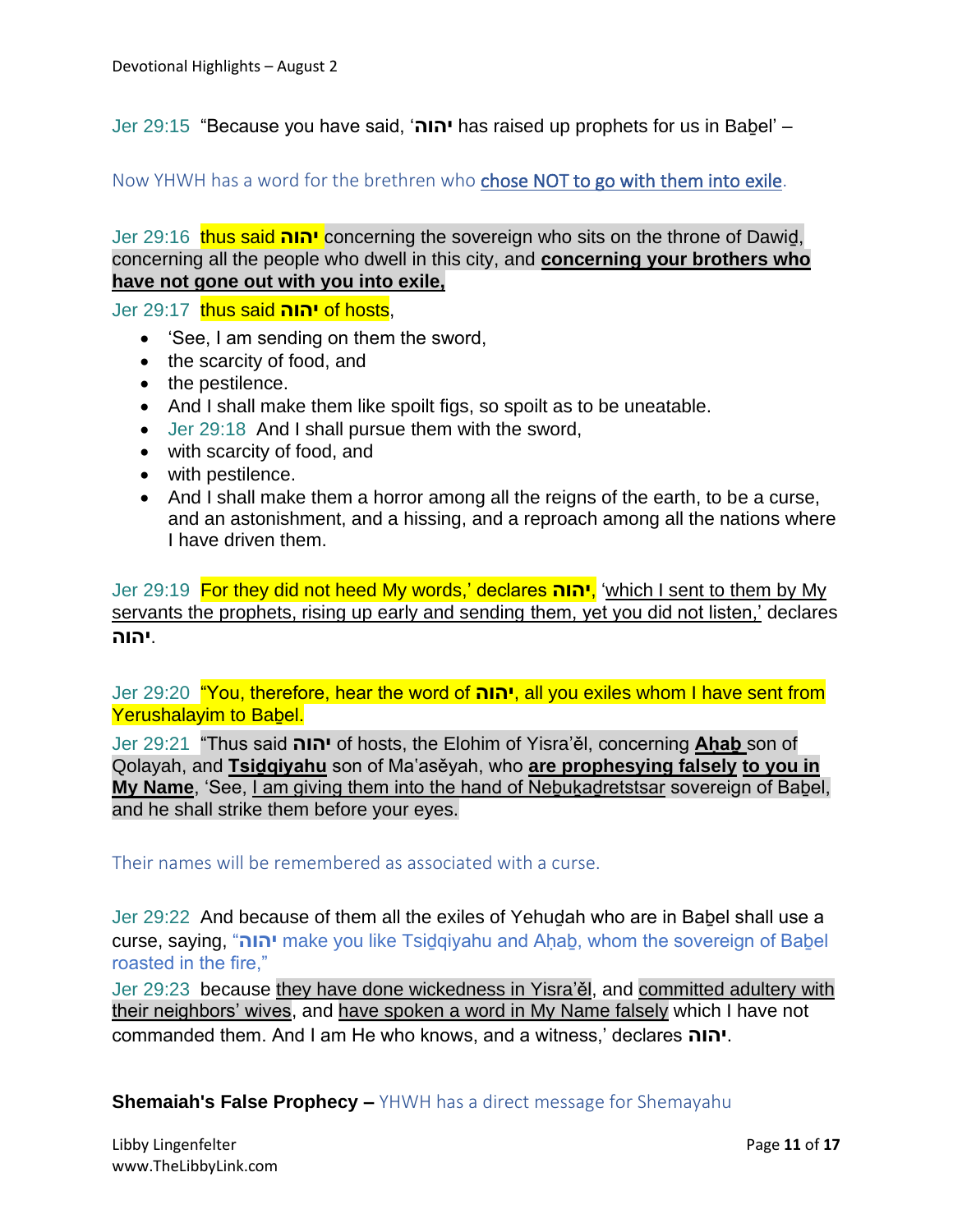Jer 29:24 "And speak to Shemayahu the Nehelamite, saying,

Jer 29:25 "Thus speaks **יהוה** of hosts, the Elohim of Yisra'ěl, saying,

- 'Because **you have sent letters in your name** to all the people who are at Yerushalayim, to Tsephanyah son of Ma'asěyah the priest, and to all the priests, saying,
	- o Jer 29:26 "**יהוה** has made you priest instead of Yehoyaḏa the priest, so that there are overseers in the House of **יהוה** over everyone who is mad and makes himself a prophet, that you should put him in the stocks and in the iron collar.

Jer 20:1 And Pashḥur son of Imměr, the priest who was also chief governor in the House of **יהוה**, heard that Yirmeyahu prophesied these words,

Jer 20:2 And Pashḥur struck Yirmeyahu the prophet, and put him in the stocks that were in the high gate of Binyamin, which was by the House of **יהוה**.

Jer 29:27 "So why have you not reproved Yirmeyahu of Anathoth who makes himself a prophet to you?

Jer 29:28 "For he has sent to us in Baḇel, saying, '*This captivity* is long – build houses and dwell *in them*, and plant gardens and eat their fruit.' " '

Jer 29:29 And **Tsephanyah the priest read this letter in the hearing of Yirmeyahu the prophet.**

Jer 29:30 Then the word of **יהוה** came to Yirmeyahu, saying,

Jer 29:31 "Send to all those in exile, saying, 'Thus said **יהוה** concerning Shemayah the Nehelamite,

• "Because Shemayah has prophesied to you, and I have not sent him, and he has made you to trust on falsehood,"

Jer 29:32 therefore thus said **יהוה**,

- "See, I am bringing punishment upon Shemayah the Nehelamite and his seed:
- he shall have no one to dwell among this people,
- nor is he to see the good that I am about to do for My people," declares **יהוה**, "because he has spoken apostasy against **יהוה**." ' "

# **Mark 15**

### **Yahusha Delivered to Pilate**

**Mar 15:1** And immediately, in the morning, the chief priests had a council *meeting* with the elders and scribes and all the council. Having bound **יהושע**, they led Him away, and delivered Him to Pilate.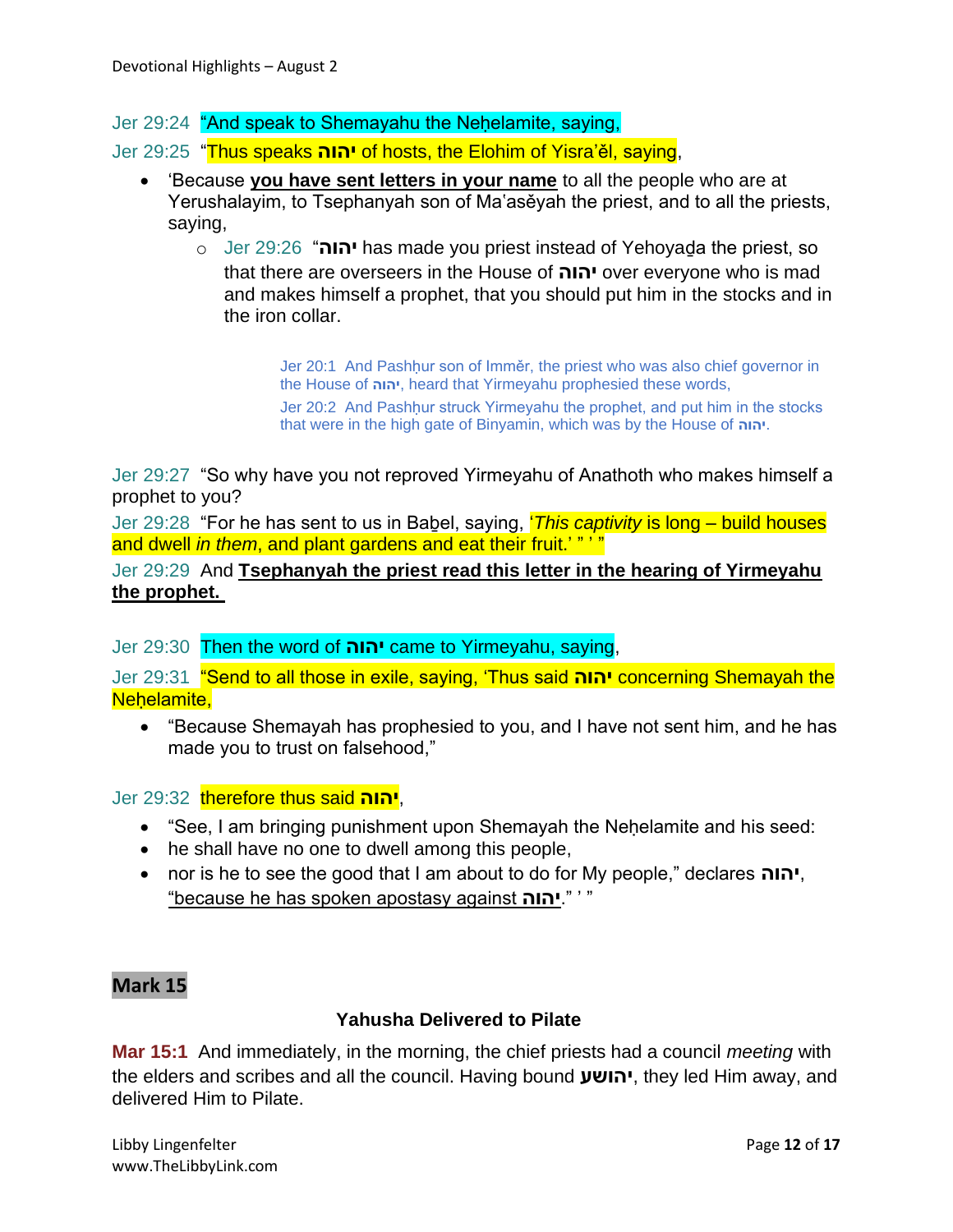Mar 15:2 And Pilate asked Him, "Are You the Sovereign of the Yehudim?" And He answering, said to him, "You say it."

Mar 15:3 And the chief priests accused Him of much, but He made no answer.

Mar 15:4 And Pilate again asked Him, saying, "Have You no answer? See how much they witness against You!"

Mar 15:5 But **יהושע** still gave no answer, so that Pilate marveled.

Isa 53:7 He was oppressed and He was afflicted, but He did not open His mouth. He was led as a lamb to the slaughter, and as a sheep before its shearers is silent, but He did not open His mouth.

# **Pilate Delivers Yahusha to Be Crucified**

Mar 15:6 And at a festival he released to them one prisoner, whomever they were asking.

Mar 15:7 And there was one called Barabba, chained with his fellow rebels, who had **committed murder in the uprising**.

Mar 15:8 And the crowd, crying aloud, began to ask, as he had always done for them. Mar 15:9 But Pilate answered them, saying, "Do you wish me to release for you the Sovereign of the Yehuḏim?"

Mar 15:10 For he knew that the chief priests had handed Him over **because of envy.**

Mar 15:11 And the chief priests stirred up the crowd, that he should rather release Barabba to them.

Mar 15:12 And Pilate answered and again said to them, "What then do you wish me to do *to Him* whom you call the Sovereign of the Yehuḏim?"

Mar 15:13 And again they cried out, "Impale Him!"

Mar 15:14 And Pilate said to them, "Why, what evil has He done?" And they vehemently cried out, "Impale Him!"

Mar 15:15 And Pilate, wishing to satisfy the crowd, released Barabba to them, and having whipped *Him*, he delivered **יהושע** over to be impaled.

To this day, those driven by evil, use mob mentality and lawlessness to get their way. The tares squeeze their way into leadership offices and use unequal weights and measures. They use any means necessary to target and convict those not in 'agreement' with their evil ways. All the while crying they are being persecuted, while just the opposite is true.

Case in point is articles like this: [https://www.christianheadlines.com/contributors/will-maule/california-lawmakers-pass](https://www.christianheadlines.com/contributors/will-maule/california-lawmakers-pass-resolution-blaming-religious-people-for-high-suicide-rates-in-the-lgbt-community.html?utm_source=ChristianHeadlines%20Daily&utm_campaign=Christian%20Headlines%20Daily%20-%20ChristianHeadlines.com&utm_medium=email&utm_content=2889074&bcid=5bea0da8cb2c1886d1ab161e8d4f072c&recip=536398860%20)[resolution-blaming-religious-people-for-high-suicide-rates-in-the-lgbt-](https://www.christianheadlines.com/contributors/will-maule/california-lawmakers-pass-resolution-blaming-religious-people-for-high-suicide-rates-in-the-lgbt-community.html?utm_source=ChristianHeadlines%20Daily&utm_campaign=Christian%20Headlines%20Daily%20-%20ChristianHeadlines.com&utm_medium=email&utm_content=2889074&bcid=5bea0da8cb2c1886d1ab161e8d4f072c&recip=536398860%20)

[community.html?utm\\_source=ChristianHeadlines%20Daily&utm\\_campaign=Christian%20Headlines%20Daily%20-](https://www.christianheadlines.com/contributors/will-maule/california-lawmakers-pass-resolution-blaming-religious-people-for-high-suicide-rates-in-the-lgbt-community.html?utm_source=ChristianHeadlines%20Daily&utm_campaign=Christian%20Headlines%20Daily%20-%20ChristianHeadlines.com&utm_medium=email&utm_content=2889074&bcid=5bea0da8cb2c1886d1ab161e8d4f072c&recip=536398860%20) [%20ChristianHeadlines.com&utm\\_medium=email&utm\\_content=2889074&bcid=5bea0da8cb2c1886d1ab161e8d4f072c&recip=536398860%20](https://www.christianheadlines.com/contributors/will-maule/california-lawmakers-pass-resolution-blaming-religious-people-for-high-suicide-rates-in-the-lgbt-community.html?utm_source=ChristianHeadlines%20Daily&utm_campaign=Christian%20Headlines%20Daily%20-%20ChristianHeadlines.com&utm_medium=email&utm_content=2889074&bcid=5bea0da8cb2c1886d1ab161e8d4f072c&recip=536398860%20)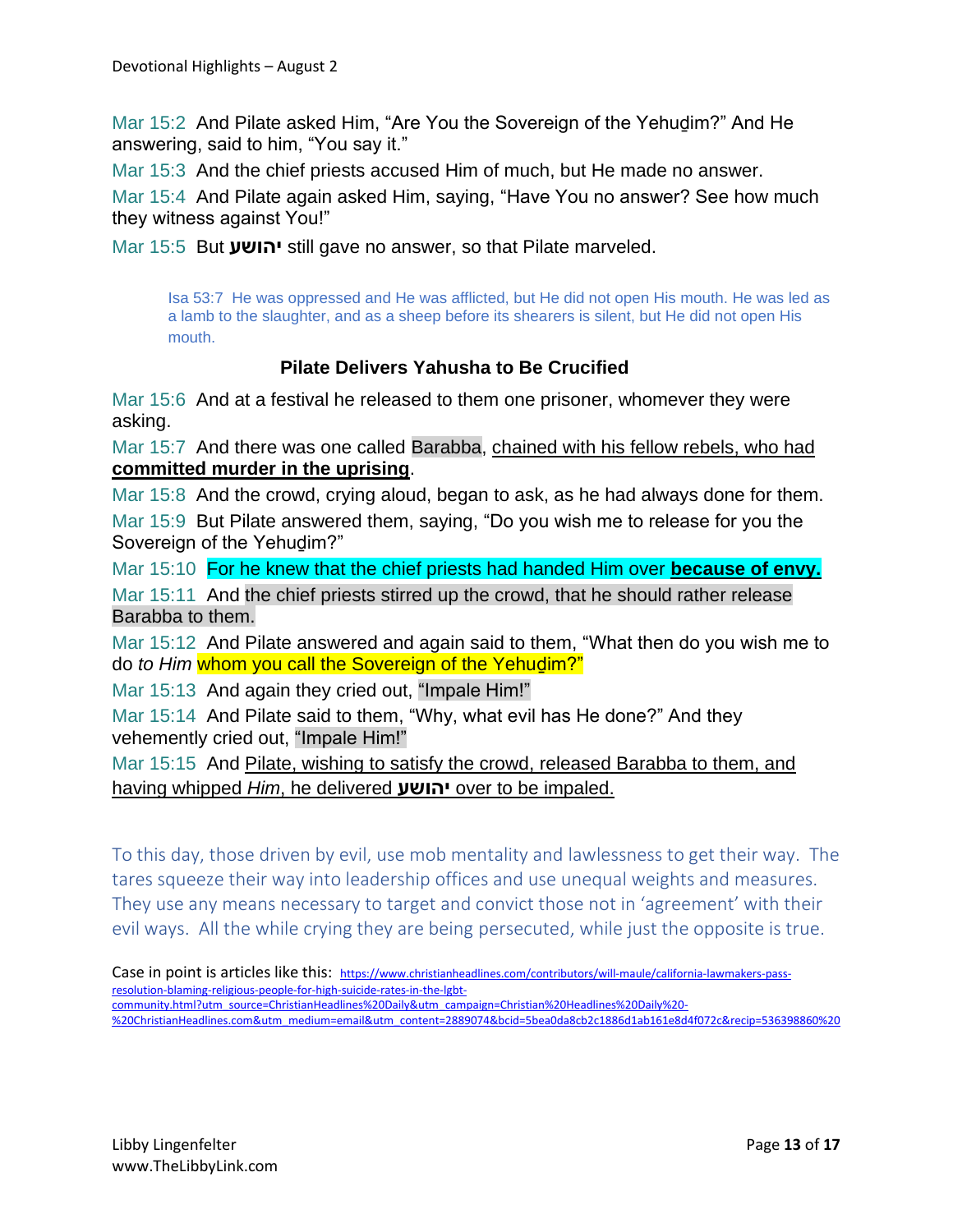# **Yahusha Is Mocked**

Mar 15:16 And the soldiers led Him away into the court, which is the palace, and they called together the entire company *of soldiers*,

Mar 15:17 and decked Him with purple. And they plaited a crown of thorns, put it on Him,

Mar 15:18 and they began to call out to Him, "Greetings, Sovereign of the Yehudim!" Mar 15:19 And they kept beating Him on the head with a reed and were spitting on Him. And bending the knee, they were bowing down to Him.

Mar 15:20 And when they had mocked Him, they took the purple off Him, and put His own garments on Him, and led Him out to impale Him.

Divinely, Yahusha's Priestly garments were returned to Him. It would be of utmost importance that His woven one-piece garment is not torn; otherwise, according to the 'Book of the Law', He would be 'disqualified' as High Priest of the Melchizedek Order.

Mocking is part of the enemy's tactics. It goes hand in hand with mob mentality and false witnesses. It is entrapment of innocent people; however, Yahusha was in control. He had chosen to give His life and take it back up for many.

Paul was YHWH's chosen vessel to spread the Covenant Confirming Gospel message after His death. Paul too would suffer much persecution and ultimately give his life. Paul was mocked, stoned, whipped, snake bit, ship-wrecked, imprisoned, beaten with rods, and so forth; yet, counted it all gain.

Php 3:7 But what might have been a gain to me, I have counted as loss, because of Messiah. Php 3:8 What is more, I even count all to be loss because of the excellence of the knowledge of Messiah **יהושע** my Master, for whom I have suffered the loss of all, and count them as refuse, in order to gain Messiah,

Php 3:9 and be found in Him, not having my own righteousness, which is of the law, but that which is through belief in Messiah, the righteousness which is from Elohim on the basis of belief, Php 3:10 to know Him, and the power of His resurrection, and the fellowship of His sufferings,

being conformed to His death,

Php 3:11 if somehow I might attain to the resurrection from the dead.

# **The Crucifixion**

Mar 15:21 And they compelled a passer-by, **Shim'on, a Cyrenian**, coming from a field, the father of Alexander and Rufus, to bear His stake.

Mar 15:22 And they brought Him to the place Golgotha, which is translated, Place of a Skull.

Mar 15:23 And they were giving Him wine mixed with myrrh to drink, but He did not take it.

Mar 15:24 And when they impaled Him, **they divided His garments, casting lots for** 

Libby Lingenfelter **Page 14** of **17** and the Page 14<sup>of</sup> **17** and the Page 14<sup>of</sup> **17** www.TheLibbyLink.com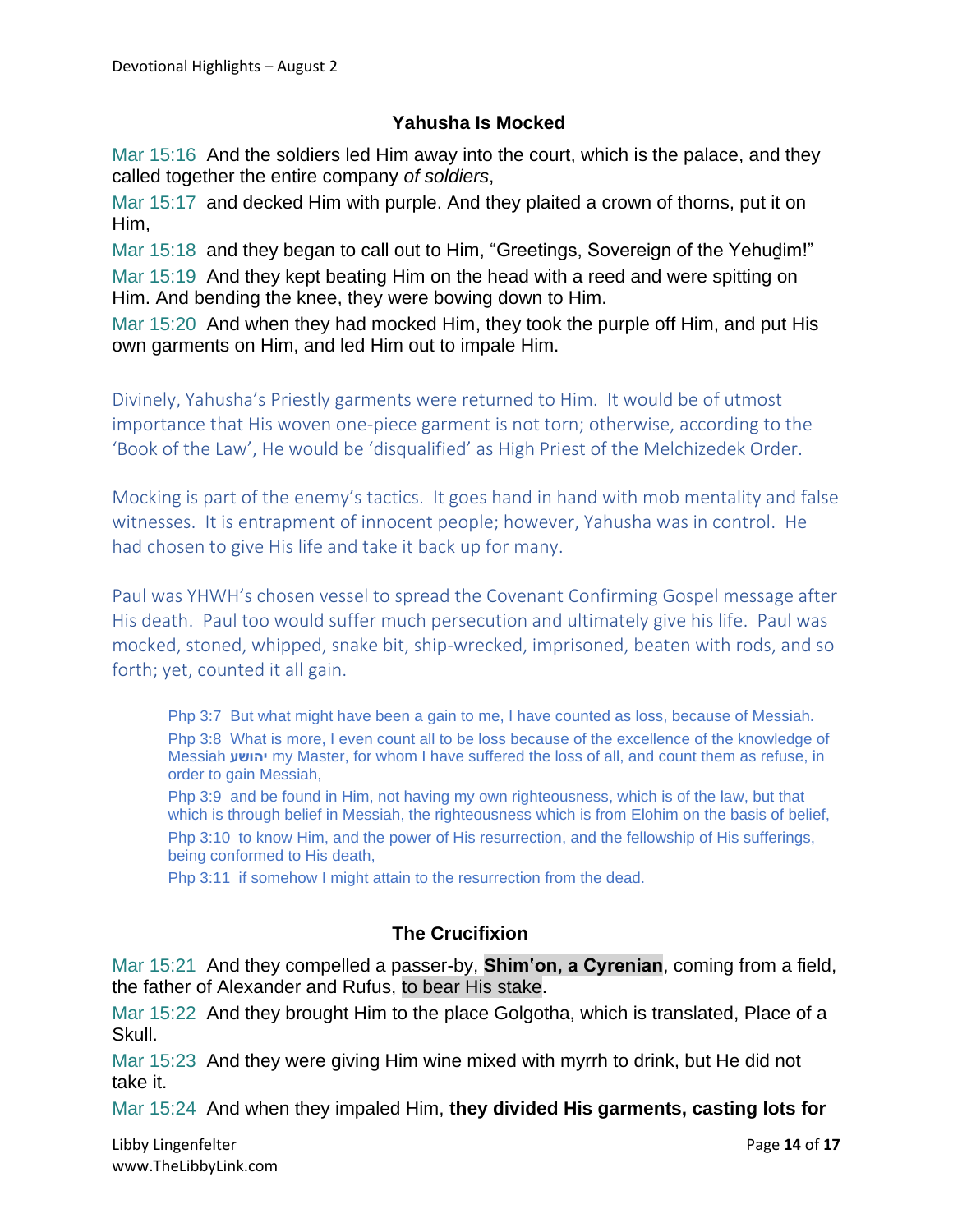**them,** Psa\_22:18 what each one should take.

Psa 22:18 They divide My garments among them, And **for My raiment they cast lots**.

Mar 15:25 And **it was the third hour, and they impaled Him**.

Mar 15:26 And the inscription of His accusation was written above: THE SOVEREIGN OF THE YEHUḎIM.

Mar 15:27 And with Him they impaled two robbers, one on His right and the other on His left.

Mar 15:28 And the Scripture was filled which says, **"And He was reckoned with the lawless."** Isa\_53:12.

Isa 53:12 Therefore I give Him a portion among the great, and He divides the spoil with the strong, because He poured out His being unto death, and He was counted with the transgressors, and He bore the sin of many, and made intercession for the transgressors.

Mar 15:29 And those passing by were blaspheming Him, **shaking their heads Psa\_22:7** and saying, "Ah! You who destroy the Dwelling Place and build it in three days,

Psa 22:7 All those who see Me mock Me; They shoot out the lip, they shake the head, *saying*, Psa 22:8 "He trusted in **יהוה**, let Him rescue Him; Let Him deliver Him, seeing He has delighted in Him!"

Mar 15:30 save Yourself, and come down from the stake!"

Mar 15:31 And **likewise the chief priests and the scribes, mocking to one another** said, "He saved others, He is unable to save Himself.

Mar 15:32 "The Messiah? The Sovereign of Yisra'ěl? Come down now from the stake, so that we see and believe." And those who were impaled with Him were reproaching Him.

Those being led by the enemy, didn't get it. They all were playing right into the perfect plan of YHWH. By Yahusha laying down His life and taking it back up again; greater things would be accomplished! It was the 'secret of Elohim.' Through Yahusha's death, burial, and resurrection; Yahusha proposes to us once again. He offers us the 'new' covenant, ratified by His precious blood. For those that say yes to Yahusha and receive His proposal; they become a kingdom of priests of every tongue, tribe, people, and nations. They are given the Ruach HaKodesh and having been scattered all over the world; they boldly proclaim His salvation by the Name above all names, Yahusha HaMashiach!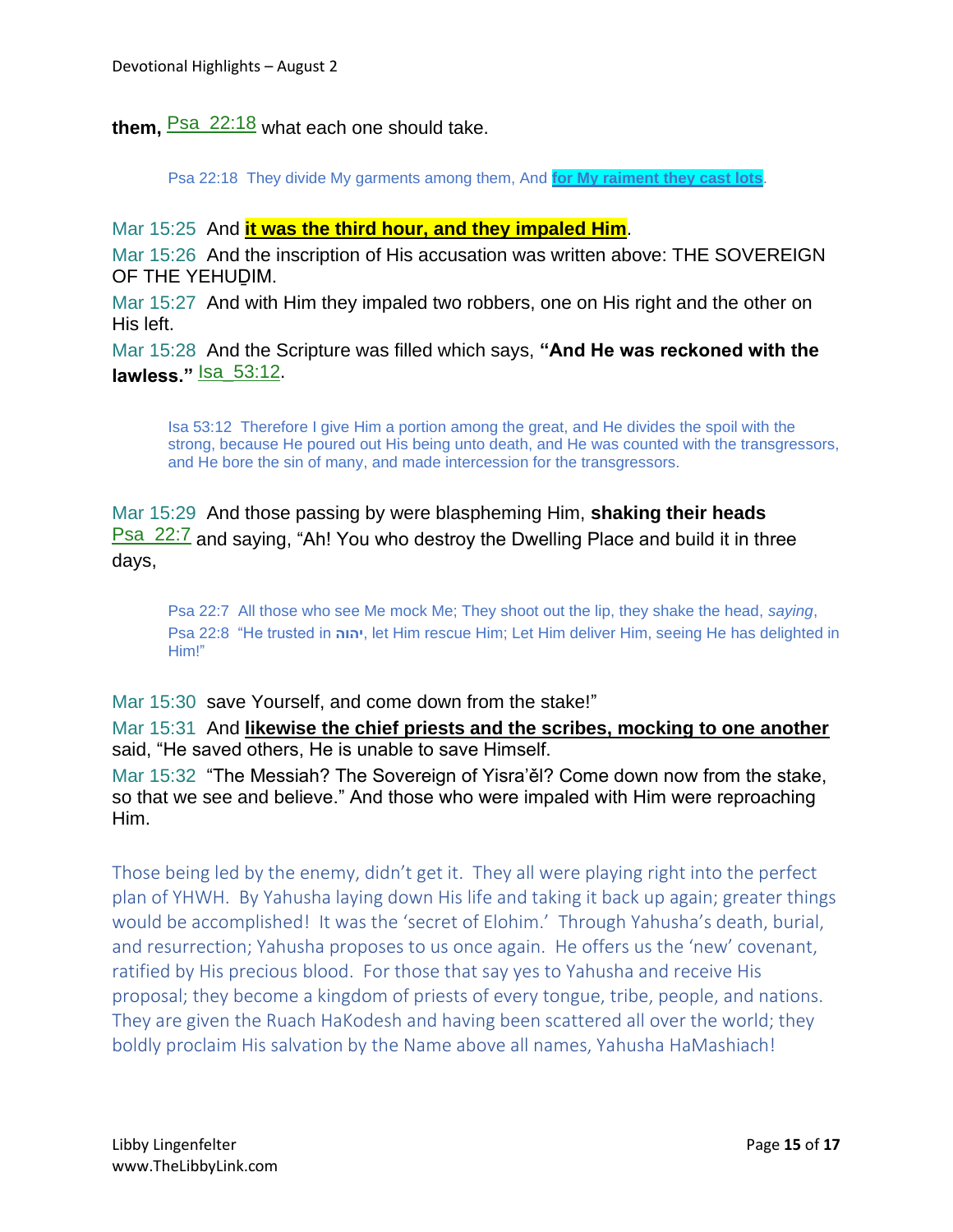# **The Death of Yahusha**

Mar 15:33 And when the **sixth hour came**, darkness came over all the land until the **ninth hour**.

Mar 15:34 And at the ninth hour **יהושע** cried out with a loud voice, saying, **"Ěli, Ěli, lamah sheḇaqtani?"**a which is translated, **"My Ěl, My Ěl, why have You forsaken**  Me?" Psa\_22:1. Footnote: <sup>a</sup>In Hebrew - "Eli, Eli lamah azabtani" - as per Psa\_22:1.

Mar 15:35 And some of those standing by, when they heard it, said, "See, He is calling for Ěliyahu!"

Psa 22:1 My Ěl, My Ěl, why have You forsaken Me – Far from saving Me, *far from* the words of My groaning?

Mar 15:36 And someone ran and filled a sponge with **sour wine,** and put it on a reed, and offered it to Him **to drink**, <sup>Psa\_69:21</sup> saving, "Leave Him, let us see if Ělivahu does come to take Him down."

Psa 69:21 And they gave me gall for my food, And for my thirst they gave me vinegar to drink.

Mar 15:37 And **יהושע** cried out with a loud voice, and breathed His last.

Mar 15:38 And the veil of the Dwelling Place was torn in two from top to bottom.

Mar 15:39 And when **the captain**, who was standing opposite Him, saw that He cried out like this and breathed His last, he said, **"Truly this Man was the Son of Elohim!"**

Mar 15:40 And there were also women watching from a distance, among whom was also Miryam from Maḡdala, and Miryam the mother of Ya'aqoḇ the Less and of Yosěph, and Shelomah,

Mar 15:41 who also followed Him and attended Him when He was in Galil, and many other women who came up with Him to Yerushalayim.

### **Yahusha Is Buried**

Mar 15:42 And when evening had come, because **it was the Preparation Day, that is, the day before the Sabbath,**

Mar 15:43 **Yosěph of Ramathayim, a prominent council member,** who was himself waiting for the reign of Elohim, came, boldly went in to Pilate and asked for the body of .**יהושע**

Mar 15:44 But Pilate wondered whether He was already dead, so summoning the captain, he asked him if He was already dead.

Mar 15:45 And when he learned *this* from the captain, he gave the body to Yosěph.